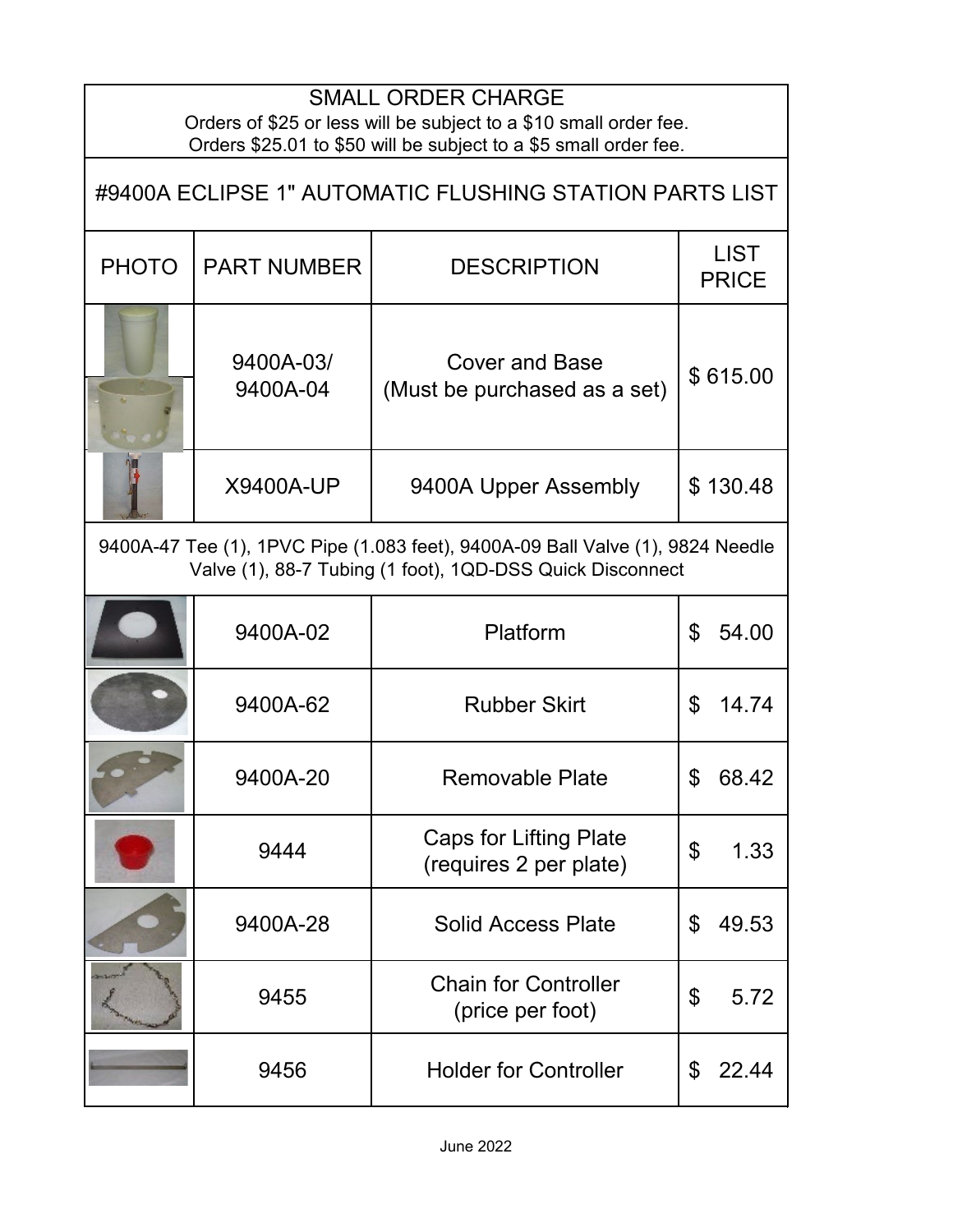|                                                                                                                                                                                                            | 9431      | <b>Controller Holder Cover</b>                        | \$<br>9.53              |  |
|------------------------------------------------------------------------------------------------------------------------------------------------------------------------------------------------------------|-----------|-------------------------------------------------------|-------------------------|--|
|                                                                                                                                                                                                            | X9517-BG  | <b>Controller with Battery for</b><br>9400 or 9800    | \$546.90                |  |
| 9517 Controller (1), 9518 Battery (2), 9434 Cover (1), 9412 Wire Connector (2),<br>9414 Wire Recepticle (1)                                                                                                |           |                                                       |                         |  |
|                                                                                                                                                                                                            | 9434      | <b>Controller Cover Buttons</b>                       | $\mathfrak{L}$<br>9.71  |  |
|                                                                                                                                                                                                            | X458200   | <b>Solenoid with Connects</b><br>(specify bury depth) | \$109.45                |  |
| HV458200 Solenoid (1), 9411 Wire Pins (2), 9413 Recepticle (1), 9415 Red Wire<br>(specify bury), 9416 Black Wire (specify bury), 9417 Butt Splicers (2), 9418 Heat<br>Shrink (.25), 9445 Heat Shrink (.25) |           |                                                       |                         |  |
|                                                                                                                                                                                                            | 1QD-FSS   | 1" Stainless Quick Disconnect<br>"F"                  | $\mathfrak{L}$<br>45.74 |  |
|                                                                                                                                                                                                            | X9448-49  | Auto Drain for 3' Bury or less                        | \$135.79                |  |
| 9448 Auto Drain (1), 9449 Spring (1)                                                                                                                                                                       |           |                                                       |                         |  |
| LEVE                                                                                                                                                                                                       | 9449      | Spring for Auto Drain 3' bury<br>or less              | 6.25                    |  |
|                                                                                                                                                                                                            | 9520      | 1" PGV Valve                                          | \$103.44                |  |
|                                                                                                                                                                                                            | 9433      | <b>Solenoid Cover</b>                                 | 2.01<br>\$              |  |
|                                                                                                                                                                                                            | X9400A-05 | Valve Piston with O-Rings                             | 64.54<br>\$             |  |
| 9400A-05 Piston (1), 9400A-21 O-Ring (3)                                                                                                                                                                   |           |                                                       |                         |  |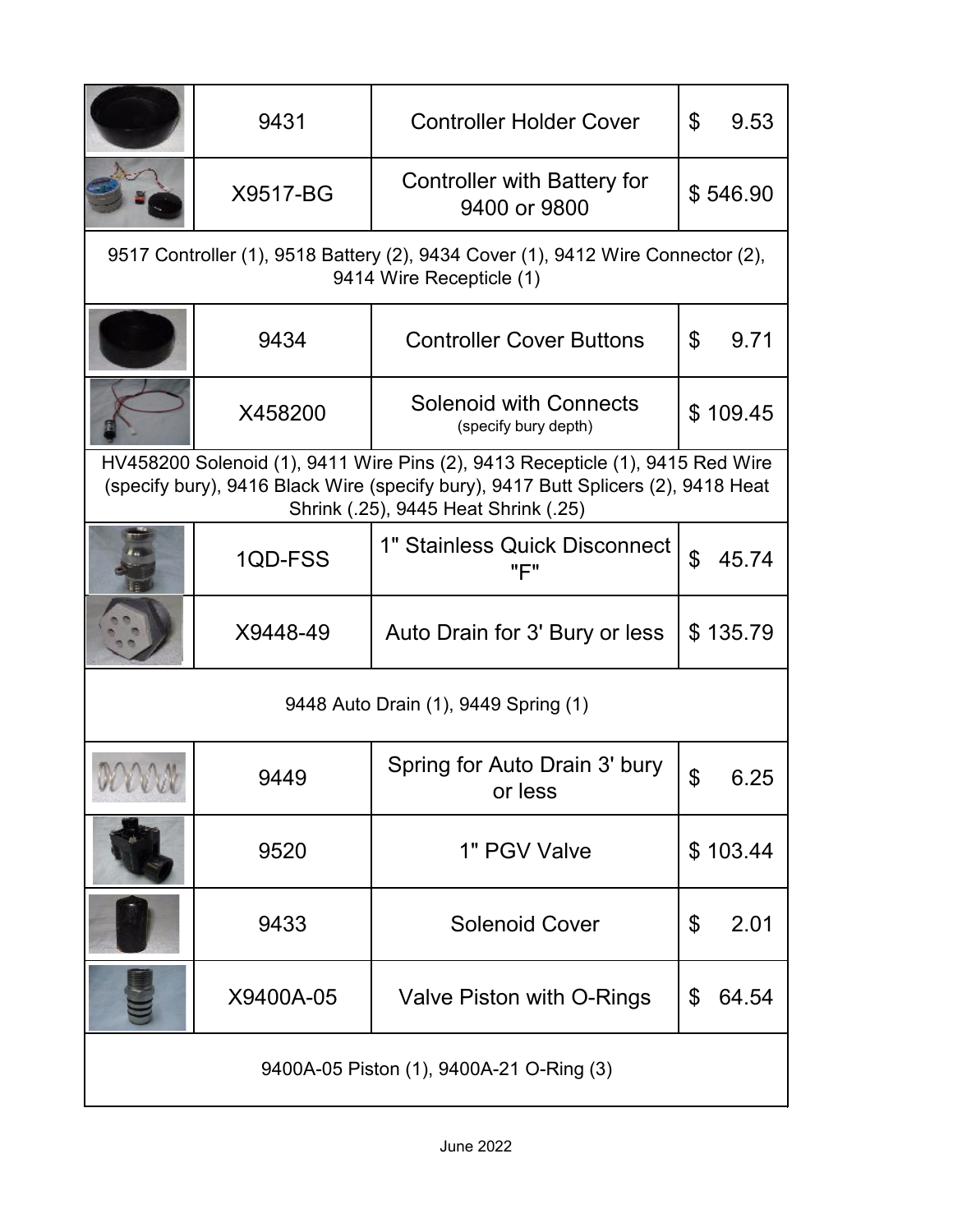|                                                       | 9400A-21           | <b>Valve Piston O-Ring</b><br>(requires 3 per piston) | \$<br>1.46                  |  |
|-------------------------------------------------------|--------------------|-------------------------------------------------------|-----------------------------|--|
|                                                       | 9400A-06           | <b>Valve Cylinder</b>                                 | \$124.69                    |  |
|                                                       | 9400A-30           | <b>Debris Plate</b>                                   | \$271.70                    |  |
| #9400A ECLIPSE 1" FLUSHING STATION OPTIONS PARTS LIST |                    |                                                       |                             |  |
| <b>PHOTO</b>                                          | <b>PART NUMBER</b> | <b>DESCRIPTION</b>                                    | <b>LIST</b><br><b>PRICE</b> |  |
|                                                       | X9448-50           | Auto Drain for 3.5' to 6' Bury                        | \$136.01                    |  |
| 9448 Auto Drain (1), 9450 Spring (1)                  |                    |                                                       |                             |  |
|                                                       | 9450               | Spring for Auto Drain 3.5' to 6'<br>bury              | \$<br>10.12                 |  |
|                                                       | X9448-54           | Auto Drain for 6.5' Bury or<br>more                   | \$136.40                    |  |
| 9448 Auto Drain (1), 9454 Spring (1)                  |                    |                                                       |                             |  |
|                                                       | 9454               | Spring for Auto Drain 6.5' bury<br>or more            | $\mathfrak{P}$<br>10.19     |  |
|                                                       | X9400A-69          | <b>Dechlorination Tubes</b><br>(3 tubes required)     | \$186.00                    |  |
| 9709 Tube (3)                                         |                    |                                                       |                             |  |
|                                                       | X9530-BG           | <b>Bluetooth Controller Complete</b>                  | \$410.00                    |  |